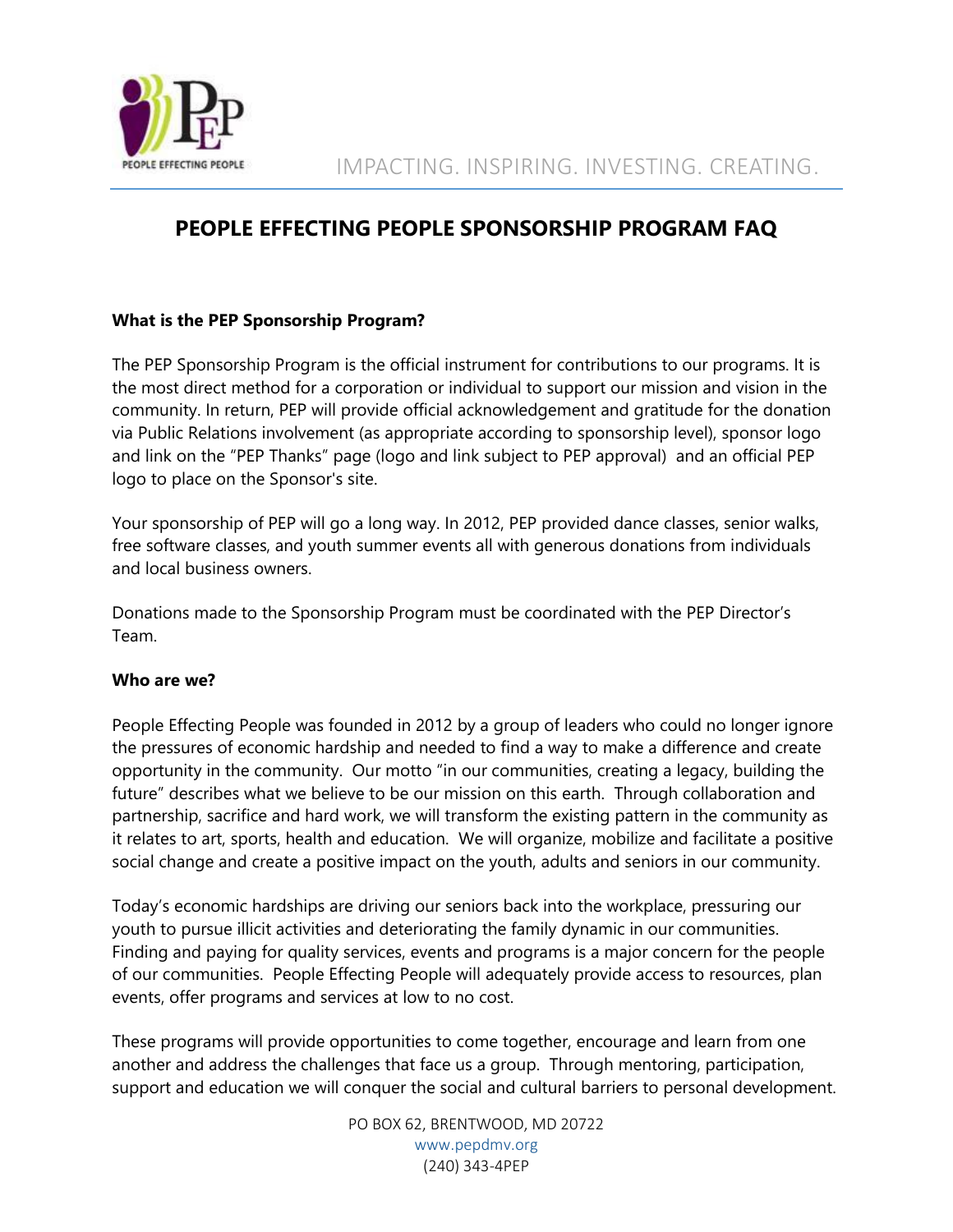

### **What is our goal?**

Our goal is to guide and empower the community into a healthy lifestyle with an emphasis on personal growth and community connections using positive role models and neighborhoodbased programs. We promote educational excellence, economic self-sufficiency and community engagement through creative education and critical thinking, leadership development, action and service missions in the community.

# **What is our vision?**

The vision of People Effecting People is to be the premier provider of programs and services of excellence, to build a stronger, healthier, more self-reliant community transforming the way families live, learn, and relate to each other and the larger community. Our dedicated team provides services at a low cost that will improve the lives of the residents in the District of Columbia, Maryland and Northern Virginia and strengthen the community as a whole by implementing programs based on ever changing neighborhood needs.

#### **How are we funded?**

PEOPLE EFFECTING PEOPLE is a non-profit 501(c)(3) under FROM THE HEART TO THE HAND WHOLISTIC SERVICES. We are funded entirely through gifts and grants from individuals, foundations, corporations and institutions.

#### **Why should I sponsor PEP?**

Working with People Effecting People in the community creates a strong cross-sector partnership enabling us both to advance our community goals. It provides you as a business an opportunity to give back to society. This partnership can be a successful collaboration making a significant and lasting impact across the communities thereby, creating a mutually beneficial relationship for you, for us, and the community.

By sponsoring People Effecting People, you show your support for our mission and help sustain a vibrant organization. Sponsorship also provides you the opportunity to "give back" to the community where you live and work. Finally, since PEP is non-profit organization, sponsorship provides attractive tax benefits.

> PO BOX 62, BRENTWOOD, MD 20722 [www.pepdmv.org](http://www.pepdmv.org/) (240) 343-4PEP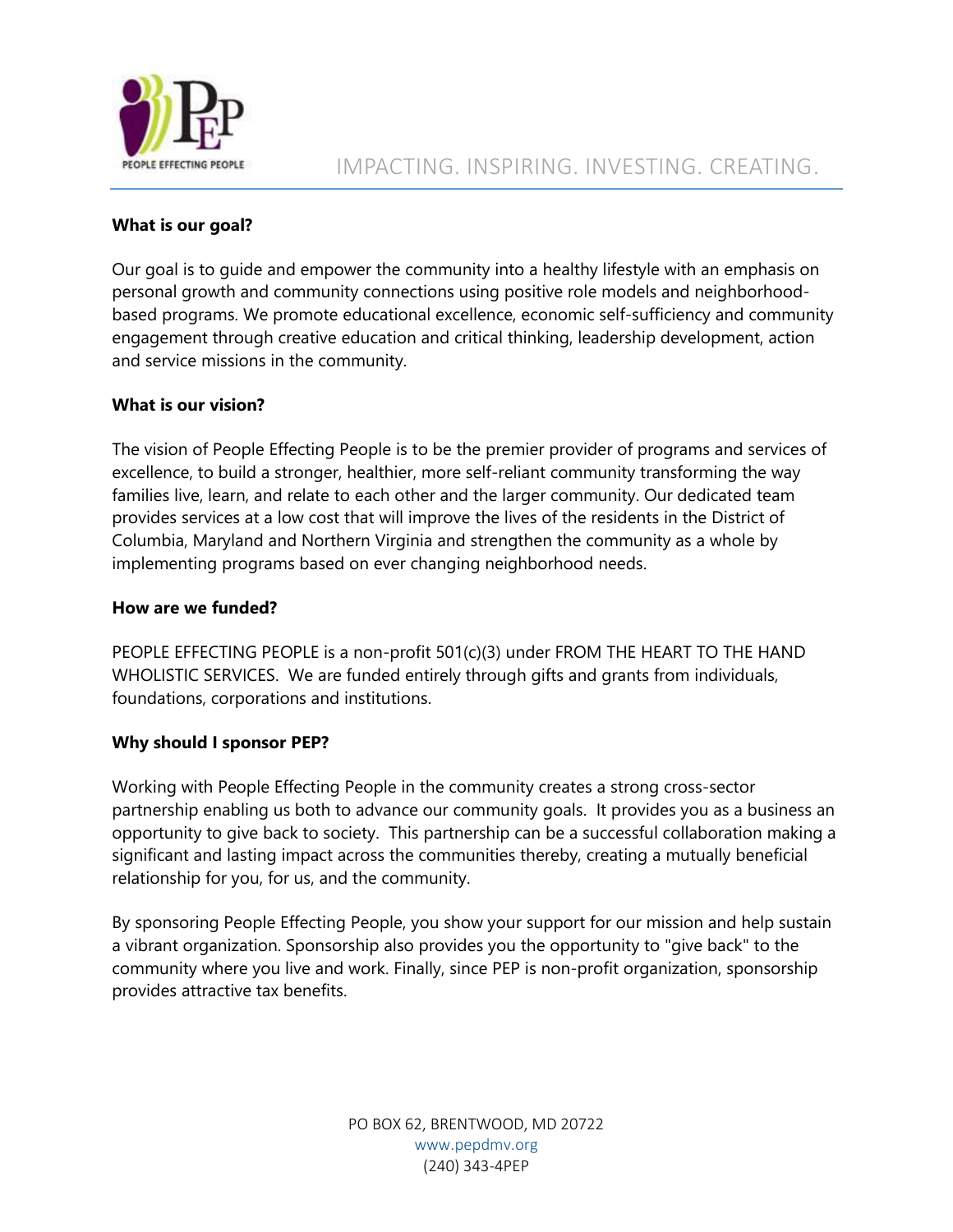

#### **Where will my sponsorship funds go?**

People Effecting People runs multiple programs that benefit the community. We provide many opportunities such as scholarships for disadvantaged youth, summer events while school is out, senior programs and events, and family and friends programs in the community that encompass our core of health, wellness, sports, arts, and education. Your sponsorship would contribute to these events, programs, scholarships and services. We raise funds for battered women, homeless, disadvantaged youth and low-income families to support our core focus of community revitalization.

We also have the normal business operating expenses which go with any organization that include administrative costs, marketing and PR.

Your sponsorship will allow the PEP to meet these expenses as well as expand our capability to maintain our leadership in the community. Funding will allow us to fulfill our mission and enhance our community outreach.

#### **How can your business benefit from our organization?**

Businesses have the unique position of being community leaders, driving the economy of the local area and contributing to the community's well-being. This position sets business owners up to seamlessly benefit the community by helping local non-profits and optimize their business' footprint in the area.

Partnering and providing resources will bring new people through the door of your business. There are people who are supporters of servicing the community who may have never heard of your business. In partnering with us you're gaining market awareness and possibly some new customers who will already have good feelings about you because you are helping their favorite cause.

Also, your business will win some valuable PR points. People will look at your business differently. This more than makes up for any revenue you give up through the discounts and donations. This is the sort of thing that people will remember throughout the year. You most likely have regular customers who like to patronize your business. Those loyal customers will become more familiar with the nonprofits that you are supporting.

Showing how your business values its local customer's helps to promote a positive brand identity. If you pick a cause you're truly passionate about, the benefits are double since you'll get the personal satisfaction of helping out a charity close to your heart.

> PO BOX 62, BRENTWOOD, MD 20722 [www.pepdmv.org](http://www.pepdmv.org/) (240) 343-4PEP